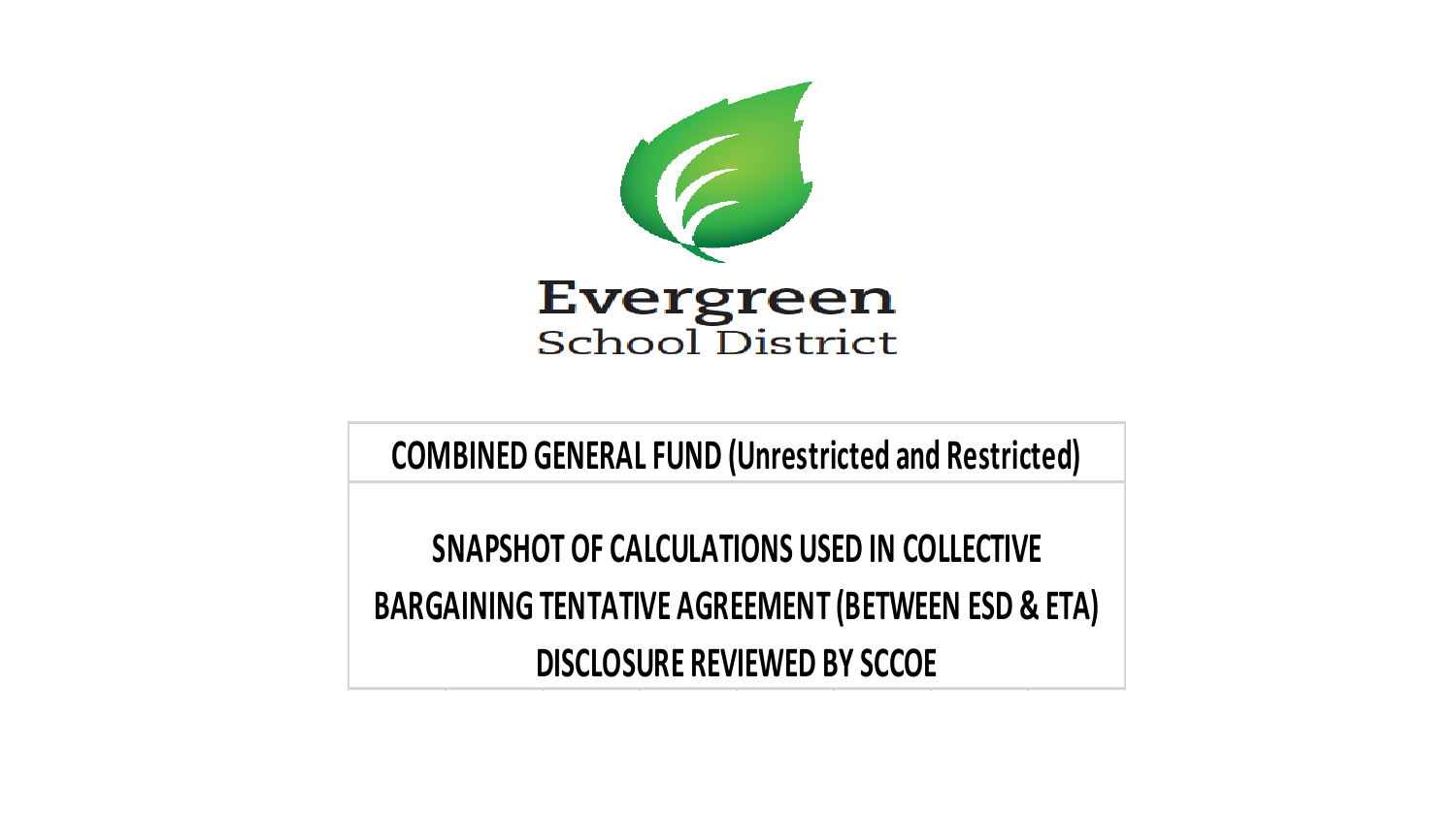| <b>EVERGREEN SCHOOL DISTRICT</b>                                           |                  |                                   |                 |                |
|----------------------------------------------------------------------------|------------------|-----------------------------------|-----------------|----------------|
| <b>COMBINED GENERAL FUND (Unrestricted and Restricted)</b>                 |                  |                                   |                 |                |
| SNAPSHOT W/ CALCULATIONS USED IN COLLECTIVE BARGAINING                     |                  | <b>With Measure EE Parcel Tax</b> |                 |                |
| <b>TENTATIVE AGREEMENT DISCLOSURE REVIEWED BY SCCOE *</b>                  |                  | <b>Passage</b>                    |                 |                |
|                                                                            | 2017-18          | 2018-19                           | 2019-20         | 2020-21        |
| <b>SUMMARY</b>                                                             | <b>UNAUDITED</b> | <b>BUDGET</b>                     | <b>BUDGET</b>   | <b>BUDGET</b>  |
| <b>REVENUES</b>                                                            | 117, 143, 204    | 119,448,946                       | 111,538,020     | 110,077,473    |
| Projected reduced enrollment/ADA                                           |                  |                                   | (632, 549)      | (632, 549)     |
| <b>Parcel Tax revenues applied to class size reduction expenses</b>        |                  |                                   | 1,528,590       | 1,528,590      |
| <b>Parcel Tax revenues for future Board action to expend</b>               |                  |                                   | 1,528,591       | 1,528,591      |
| <b>Total Revenues</b>                                                      | \$117,143,204    | \$119,448,946                     | \$113,962,652   | \$112,502,105  |
| <b>EXPENDITURES</b>                                                        | 115,235,116      | 116,487,036                       | 117,480,050     | 119,924,403    |
| .5% retro 2017-18 salary & statutory benefits, ETA                         |                  | 252,781                           |                 |                |
| .5% base salary & statutory benefits, ETA                                  |                  | 252,781                           | 252,781         | 252,781        |
| 1.5% 2018-19 salary & statutory benefits, ETA; effective 7/1/2018          |                  | 775,265                           | 775,265         | 775,265        |
| 2.5% 2019-20 salary & statutory benefits, ETA; effective 2/1/2020          |                  |                                   | 651,693         | 1,297,748      |
| Reduce Trust to \$100 mo. per ETA employee eff. 1/1/2019                   |                  | (85, 042)                         | (171, 784)      | (171, 784)     |
| <b>Parcel Tax budget items to restore (subject to future Board action)</b> |                  |                                   | 1,449,199       | 1,449,199      |
| <b>Total Expenditures</b>                                                  | 115,235,116      | 117,682,821                       | 120,437,204     | 123,527,612    |
| <b>SURPLUS/(DEFICIT)</b>                                                   | \$1,908,088      | \$1,766,125                       | $(\$6,474,552)$ | (\$11,025,507) |
| <b>UNRESTRICTED</b>                                                        | 21,736,909       | 21,187,090                        | 22,953,217      | 16,635,068     |
| <b>RESTRICTED</b>                                                          | 2,778,105        | 5,236,012                         | 5,236,010       | 5,079,607      |
| <b>PROJECTED ENDING BALANCE</b>                                            | \$26,423,102     | \$28,189,227                      | \$21,714,675    | \$10,689,168   |
| * See SCCOE Letter Dated October 11, 2018                                  |                  |                                   |                 |                |